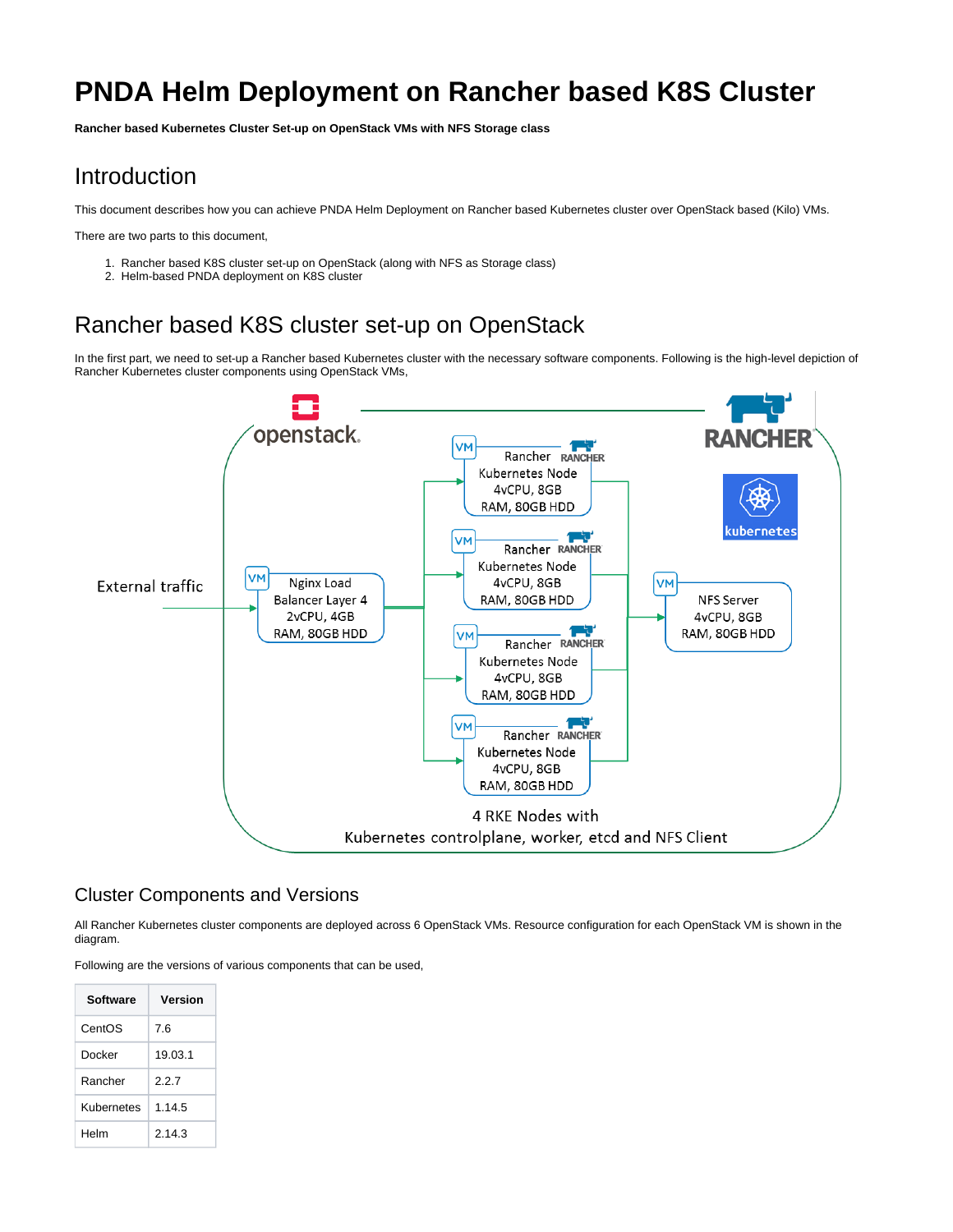| Tiller | 2.14.3 |
|--------|--------|
|        |        |

#### **Docker Installation**

Install Docker on all the Rancher Kubernetes Engine nodes including Load Balancer node. Execute the following commands on all the nodes. Following commands assume "CentoOS" as underlying OS, but you can also use Ubuntu.

\$ yum install -y yum-utils device-mapper-persistent-data lvm2

\$ yum-config-manager --add-repo<https://download.docker.com/linux/centos/docker-ce.repo>

\$yum install docker-ce docker-ce-cli [containerd.io](http://containerd.io)

\$ systemctl start docker

\$ systemctl enable docker

\$ usermod -aG docker centos

Following are the cluster components that need to be installed on the respective node or VMs as depicted in the above diagram,

- NGINX Layer 4 (TCP) Load Balancer
- Rancher Kubernetes Engine Nodes
- Helm and Tiller
- Rancher Server
- Network File System (NFS)

#### **NGINX Layer 4 (TCP) Load Balancer**

NGINX is configured as Layer 4 load balancer (TCP) that forwards connections to one of the Rancher nodes. The important point here is not to use one of the Rancher nodes as the load balancer. Following steps are executed on the Nginx node or VM.

**Step 1**: Create a repo file as below -



**Step 2**: List the repo with the below command to check for any errors -



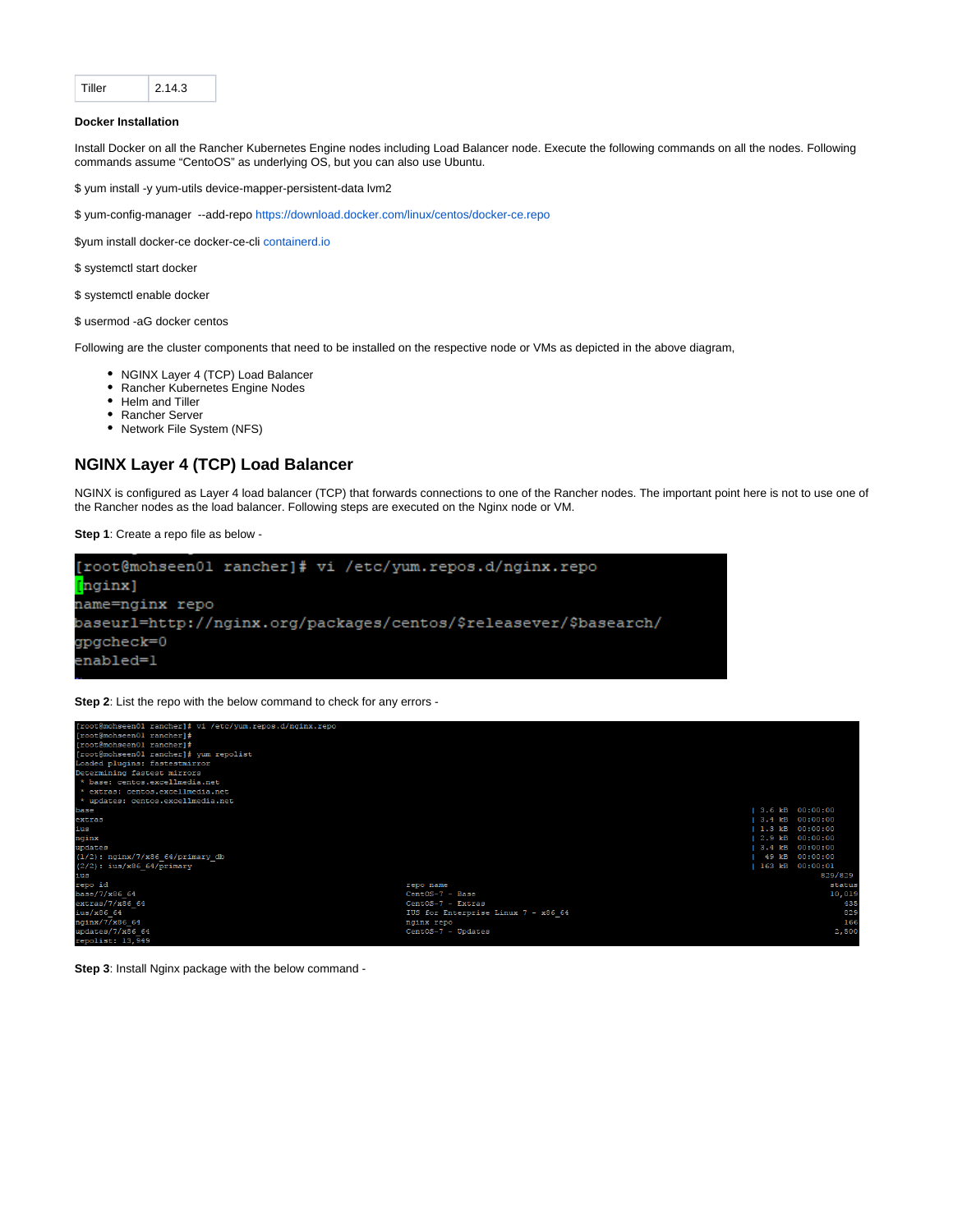| [root@mohseen01 rancher]# yum install nginx                           |        |                             |  |  |  |  |  |  |
|-----------------------------------------------------------------------|--------|-----------------------------|--|--|--|--|--|--|
| Loaded plugins: fastestmirror                                         |        |                             |  |  |  |  |  |  |
| Loading mirror speeds from cached hostfile                            |        |                             |  |  |  |  |  |  |
| * base: centos.excellmedia.net                                        |        |                             |  |  |  |  |  |  |
| * extras: centos.excellmedia.net<br>* updates: centos.excellmedia.net |        |                             |  |  |  |  |  |  |
|                                                                       |        |                             |  |  |  |  |  |  |
| --> Running transaction check                                         |        |                             |  |  |  |  |  |  |
| ---> Package nginx.x86 64 1:1.16.1-1.el7.ngx will be installed        |        |                             |  |  |  |  |  |  |
| --> Finished Dependency Resolution                                    |        |                             |  |  |  |  |  |  |
| Dependencies Resolved                                                 |        |                             |  |  |  |  |  |  |
|                                                                       |        |                             |  |  |  |  |  |  |
| Package                                                               | Arch   | Version                     |  |  |  |  |  |  |
| Installing:                                                           |        |                             |  |  |  |  |  |  |
| nginx                                                                 | x86 64 | $1:1.16.1 - 1.$ el $7.$ ngx |  |  |  |  |  |  |
| Transaction Summary                                                   |        |                             |  |  |  |  |  |  |
| Install 1 Package                                                     |        |                             |  |  |  |  |  |  |
| Total download size: 766 k                                            |        |                             |  |  |  |  |  |  |
| Installed size: 2.7 M                                                 |        |                             |  |  |  |  |  |  |
| Is this ok $[y/d/N]$ : y                                              |        |                             |  |  |  |  |  |  |
| Downloading packages:                                                 |        |                             |  |  |  |  |  |  |
| nginx-1.16.1-1.el7.ngx.x86 64.rpm                                     |        |                             |  |  |  |  |  |  |
| Running transaction check                                             |        |                             |  |  |  |  |  |  |
| .<br>----------                                                       |        |                             |  |  |  |  |  |  |

**Step 4**: Update the configuration file "/etc/nginx/nginx.conf" with the IP addresses of your Rancher Kubernetes nodes as shown below -

```
worker_processes 4;
worker_rlimit_nofile 40000;
events {
    worker_connections 8192;
stream {
    upstream rancher_servers_http {
        least conn;
        server 10.20.14.212:80 max fails=3 fail timeout=5s;
        server 10.20.14.238:80 max fails=3 fail timeout=5s;
    server {
        listen
                   80;proxy_pass_rancher_servers_http;
    ł
    upstream rancher_servers_https {
        least_conn;
        server 10.20.14.212:443 max_fails=3 fail_timeout=5s;
        server 10.20.14.238:443 max_fails=3 fail_timeout=5s;
    P)
    server {
        listen
                   443;
        proxy_pass_rancher_servers_https;
    ł
```
Please refer to link for any additional details - [Nginx Load Balancer Set-up](https://rancher.com/docs/rancher/v2.x/en/installation/ha/create-nodes-lb/nginx/)

#### **Rancher Kubernetes Engine Nodes**

Next activity is to install Rancher Kubernetes Engine on all the designated Kubernetes nodes. Following steps can be executed from any node or VM (**Insta ller node**) that has access to all the Rancher Kubernetes Engine Nodes.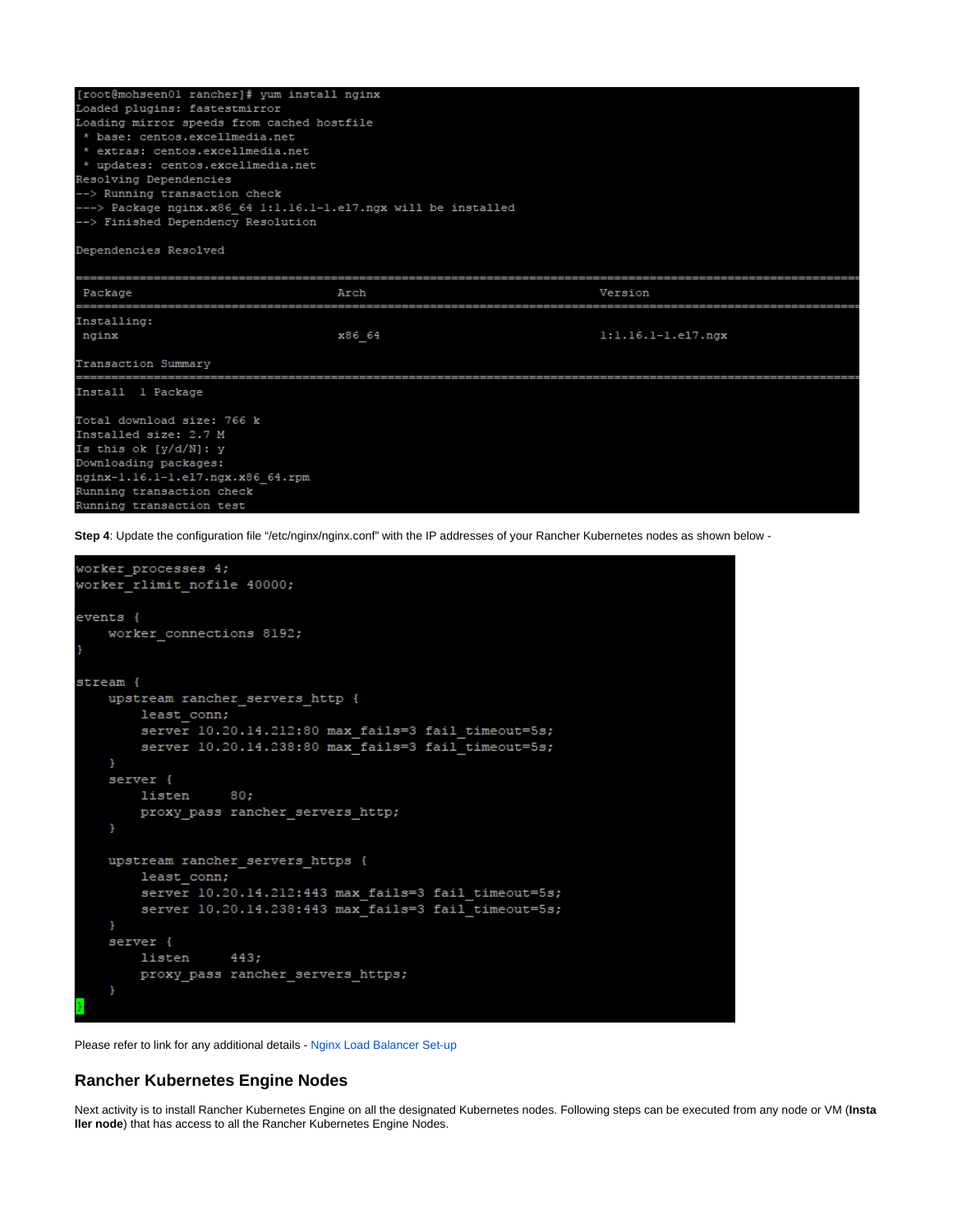#### **Step 1:**

Create the rancher-cluster.yml file -

Using the below sample file, create the rancher-cluster.yml file. Replace the IP Addresses in the nodes list with the IP address or DNS names of the nodes you created.



**Step 2**: Download and install **'rke**' utility -

Download the utility as shown in the below diagram based on your node hardware type.



To install '**rke**' using the following command –

\$ install rke\_linux-amd64 /usr/bin/rke

**Step 3**: Run '**rke**' utility on the Rancher Cluster configuration.

\$ rke up --config ./rancher-cluster.yml

When finished, it should end with the line: **Finished building Kubernetes cluster successfully.**

**Step 4**: Install **Kubectl** utility –

For managing your Kubernetes cluster you need to use **Kubectl** utility.

\$ curl -LO<https://storage.googleapis.com/kubernetes-release/release/`curl>-s [https://storage.googleapis.com/kubernetes-release/release/stable.txt`/bin](https://storage.googleapis.com/kubernetes-release/release/stable.txt%60/bin/linux/amd64/kubectl) [/linux/amd64/kubectl](https://storage.googleapis.com/kubernetes-release/release/stable.txt%60/bin/linux/amd64/kubectl)

\$ install kubectl /usr/bin/kubectl

**Step 5: Testing Your Cluster** 

'**rke**' command execution in **Step 3** above should have created a file kube\_config\_rancher-cluster.yml. This file has the credentials for **kubectl** and **helm** that you need to use. Update the .bash\_profile file with as below -

\$ export KUBECONFIG=\$(pwd)/kube\_config\_rancher-cluster.yml

\$ source .bash\_profile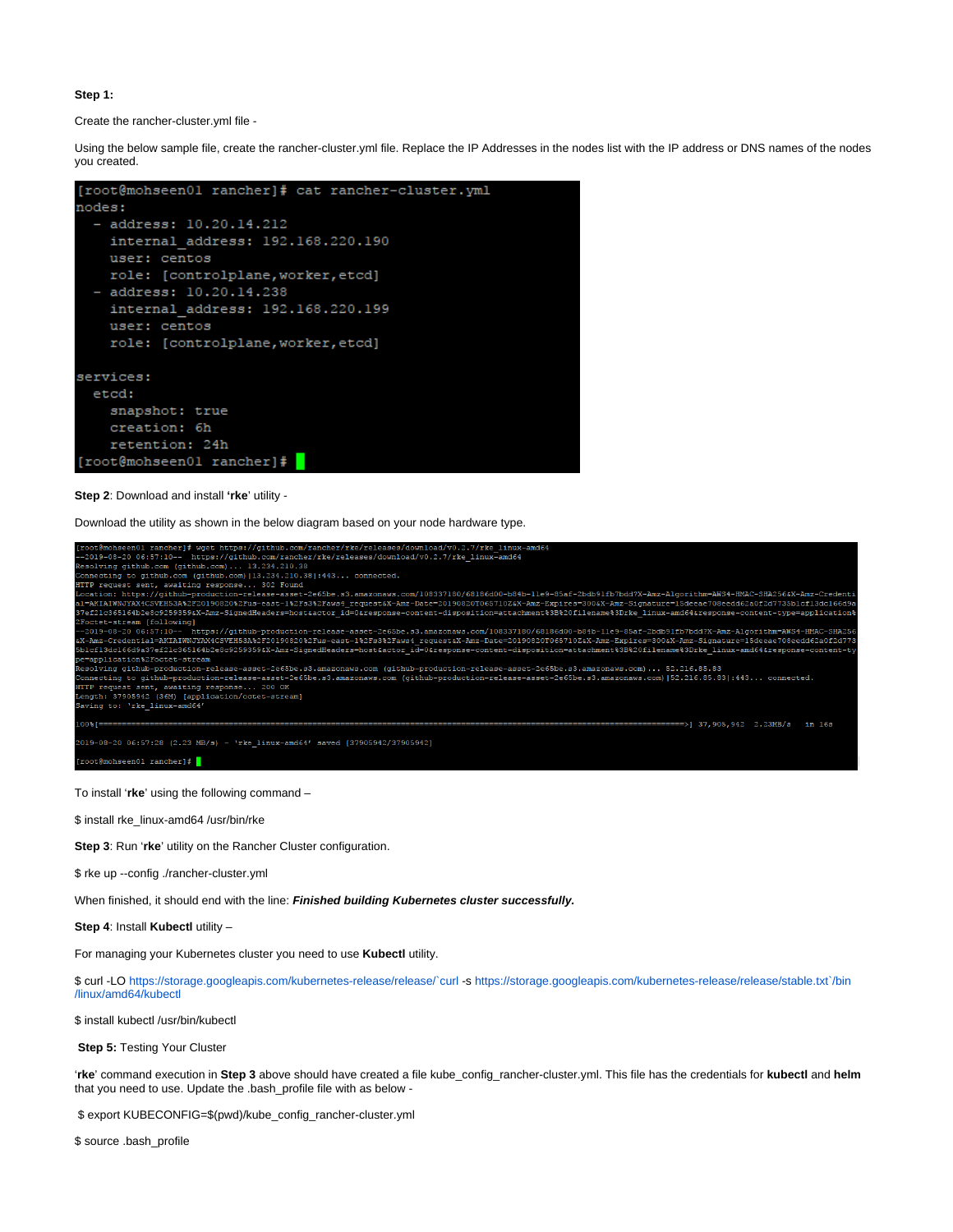Test your connectivity with **kubectl** and see if all your nodes are in **Ready** state as shown below –

| [root@mohseen01 ~]# kubectl get nodes |               |                                        |      |                |  |  |  |
|---------------------------------------|---------------|----------------------------------------|------|----------------|--|--|--|
| <b>NAME</b>                           | <b>STATUS</b> | ROLES                                  | AGE. | <b>VERSION</b> |  |  |  |
| 10.20.14.212 Ready                    |               | controlplane, etcd, worker             |      | 18h v1.14.5    |  |  |  |
| 10.20.14.238 Ready                    |               | controlplane, etcd, worker 18h vl.14.5 |      |                |  |  |  |
| $[root@mohseen01 -1]$ #               |               |                                        |      |                |  |  |  |

Please refer to the link for any additional details such as connecting to and testing your Kubernetes cluster and for checking the health of cluster Pods - [Ra](https://rancher.com/docs/rancher/v2.x/en/installation/ha/kubernetes-rke/) [ncher Kubernetes Engine Installation](https://rancher.com/docs/rancher/v2.x/en/installation/ha/kubernetes-rke/)

#### **Helm and Tiller**

Following steps need to be executed from any node or VM (**Installer node**) that has access to all Rancher Kubernetes Engine nodes.

**Step 1**: Install Helm and Tiller on the installer node

\$ wget<https://get.helm.sh/helm-v2.14.3-linux-amd64.tar.gz>

\$ tar zxvf helm-v2.14.3-linux-amd64.tar.gz



\$ install linux-amd64/helm /usr/bin/helm

\$ install linux-amd64/tiller /usr/bin/tiller

**Step 2**: Copy or Install **Kubectl**, **Helm** and **Tiller** binaries on all the Rancher Kubernetes Nodes to the same location as described in the above steps.

**Step 3**: Finishing Tiller installation on Cluster from the Installer node –

- Create the ServiceAccount in the kube-system namespace.
- Create the ClusterRoleBinding to give the tiller account access to the cluster.
- Finally, use helm to install the tiller service

\$ kubectl -n kube-system create serviceaccount tiller

\$ kubectl create clusterrolebinding tiller --clusterrole=cluster-admin --serviceaccount=kube-system:tiller

\$ helm init --service-account tiller

Test your Tiller installation –

|                           |  |                                                    |  | [root@mohseen01 ~]# kubectl -n kube-system _rollout status deplov/tiller-deplov |  |
|---------------------------|--|----------------------------------------------------|--|---------------------------------------------------------------------------------|--|
|                           |  | deployment "tiller-deploy" successfully rolled out |  |                                                                                 |  |
| $[root@monseen01 \sim]$ # |  |                                                    |  |                                                                                 |  |

#### **Important Files**

- rancher-cluster.yml: The RKE cluster configuration file.
- kube\_config\_rancher-cluster.yml: The Kubeconfig file for the cluster, this file contains credentials for full access to the cluster.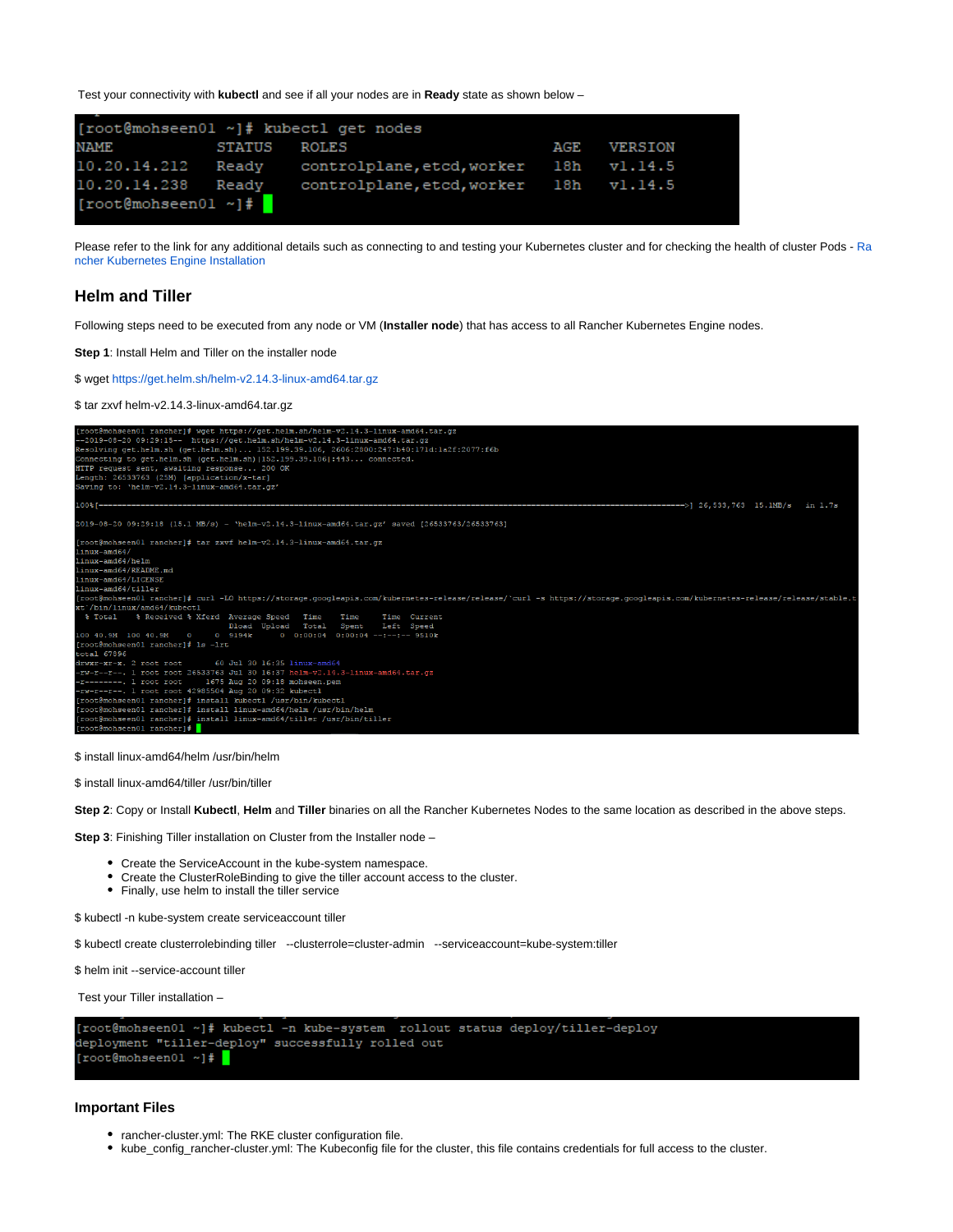rancher-cluster.rkestate: The Kubernetes Cluster State file, this file contains credentials for full access to the cluster.

### **Rancher Server**

In this activity, Rancher server and UI gets installed as one of the Pods inside Kubernetes cluster.

**Step 1**: Add the Helm Chart Repository -

\$ helm repo add rancher-stable<https://releases.rancher.com/server-charts/stable>

**Step 2**: Install cert-manager from Kubernetes Helm chart repository -

\$ helm install stable/cert-manager --name cert-manager --namespace kube-system --version v0.5.2

**Step 3**: Wait for cert-manager to be rolled out -

\$ kubectl -n kube-system rollout status deploy/cert-manager

**Step 4**: Install Rancher Server – Stable version

\$ helm install rancher-stable/rancher --name rancher --namespace cattle-system --set hostname="your\_host\_name" --set ingress.tls.source=letsEncrypt - set letsEncrypt.email="your-email@domain.com"

This should print a message – **Rancher Server has been installed**. This will be followed by the Rancher Admin UI URL that you can browse.

**Important Note**: The hostname specified in the above command needs to be registered with your organization's DNS.

**Step 5**: Rancher Rollout

\$ kubectl –n cattle-system rollout status deploy/rancher



This will roll out the Rancher deployment.

**Step 6**: Check Ingress

\$ kubectl -n cattle-system get ingress

```
[root@mohseen01 ~]# kubectl get ingress -n cattle-system
NAME
                                                                                  PORTS
                              HOSTS
                                                   ADDRESS
                                                                                             AGE
m-acme-http-solver-qqzsv
                              mohseen01.xor.in
                                                   10.20.14.212,10.20.14.238
                                                                                  80
                                                                                             19mancher:
                              mohseen01.xor.in
                                                   10.20.14.212, 10.20.14.238
                                                                                  80, 443
                                                                                             20m[root@mohseen01 ~]# <mark>]</mark>
```
Step 7: Check Rancher Deployment Status

\$ kubectl -n cattle-system get deploy rancher



#### **Network File System (NFS) Server**

Following are general steps to get the NFS server and share created -

**Step 1**: Set-up a NFS Server on one of the nodes or VMs.

**Step 2**: Create and export a NFS Share

**Step 3**: Mount the exported NFS share on all the Rancher Kubernetes Nodes

#### **Kubernetes NFS-Client Provisioner**

The nfs-client is an automatic provisioner that use your existing and already configured NFS server to support dynamic provisioning of Kubernetes Persistent Volumes via Persistent Volume Claims. You can use Helm Chart to deploy the nfs-client.

\$ helm install stable/nfs-client-provisioner --set nfs.server=x.x.x.x --set nfs.path=/nfsshare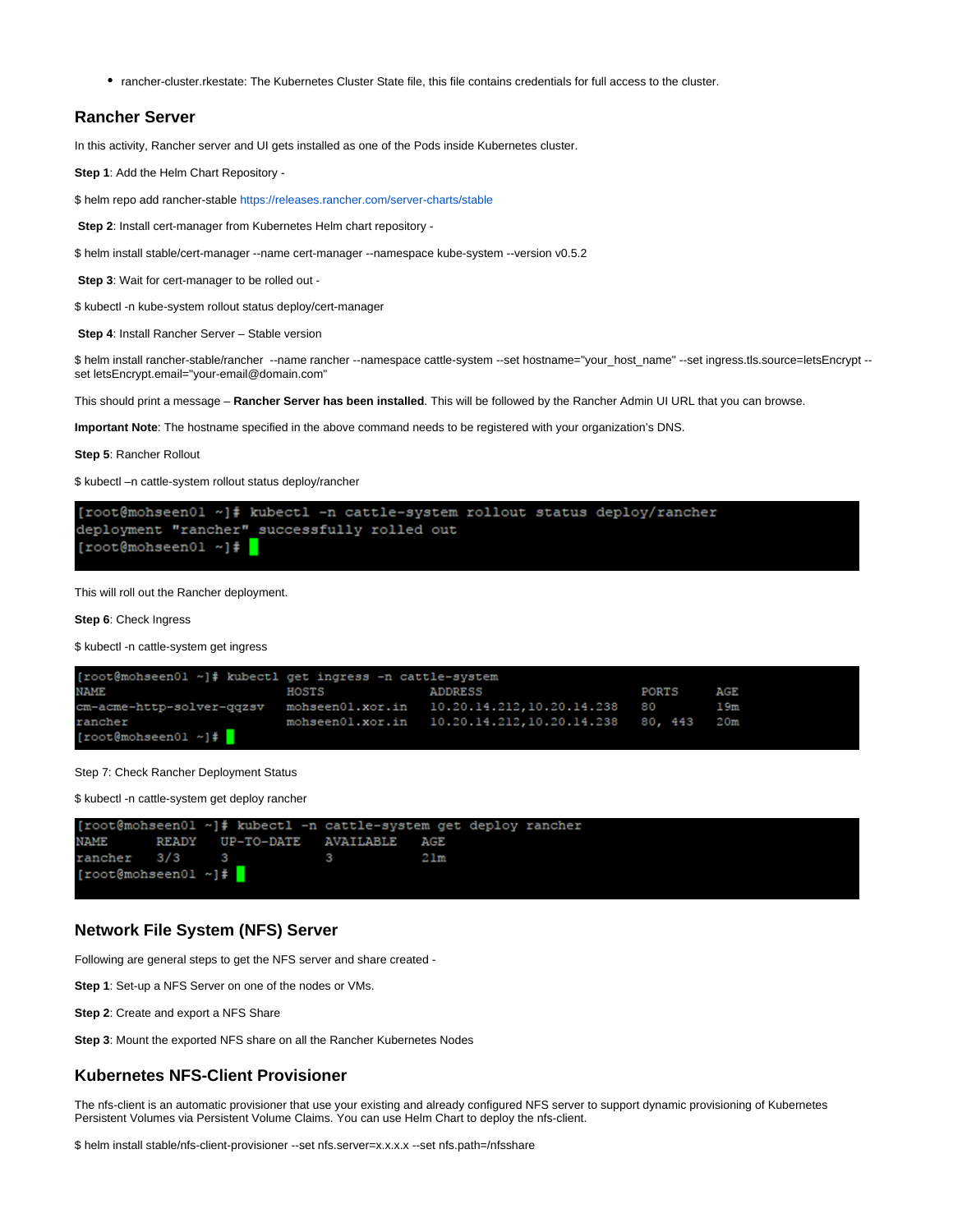For additional details source code, please refer to - <https://github.com/kubernetes-incubator/external-storage/tree/master/nfs-client>

For additional details please on Helm refer to - <https://github.com/helm/charts/tree/master/stable/nfs-client-provisioner>

# Helm-based PNDA deployment on K8S cluster

This is the second part of PNDA Helm Deployment on Rancher based K8s Cluster. In this document, we will see how to configure Kubectl for cluster communication and add persistent volume claims for the required components.

#### **Prerequisites**

Before configuration of Kubectl for cluster communication, be sure your host machine meets the following prerequisites:

- 1. Installation and a functional state of Rancher Kubernetes cluster.
- 2. Installation of Docker and Kubectl on edge node to communicate Pods, Deployments, Services and PVCs.
- 3. Installation of Helm on edge node for the deployment of PNDA application on Rancher based Kubernetes cluster.

## **Step-by-step Kubectl Configuration for Cluster Communication**

**Step 1:** Create a .kube directory



**Step 2:** Get the config file from the Rancher cluster and place it under .kube directory

|                    |  | redpnda v Cluster Nodes Storage v Projects/Namespaces Members Tools v |                  |                                                                    |
|--------------------|--|-----------------------------------------------------------------------|------------------|--------------------------------------------------------------------|
| Dashboard: redpnda |  |                                                                       |                  | Launch kubectl<br>Kubeconfig File<br>$\geq$<br>目<br>$\blacksquare$ |
| Provider: Imported |  |                                                                       | Version: v1.14.5 | Nodes: 4                                                           |
| CPU: 16 Cores      |  |                                                                       | Memory: 30.8 GiB | Created: 08/19/2019                                                |



#### **Helm repository from GIT**

Download the PNDA Helm Repo from GIT repository by using the following link,

<https://github.com/pndaproject/pnda-helm-repo>

# **Configuration of Persistent Volume Claims (PVC) for PNDA**

Pods use Persistent Volume Claims (PVC) to request the platform for physical storage. You must create a PersistentVolumeClaim requesting a volume of at least three gibibytes to provide read-write access. Here, we have used NFS-client for storage. For configuring NFS-client storage, you need to modify the values.yaml for the following components,

**Step 1:** For Redis, HDFS Name Node, HDFS Data Node, Confluent-platform and JupyterHub you have

to modify in /pnda-helm-repo-master/pnda/values.yaml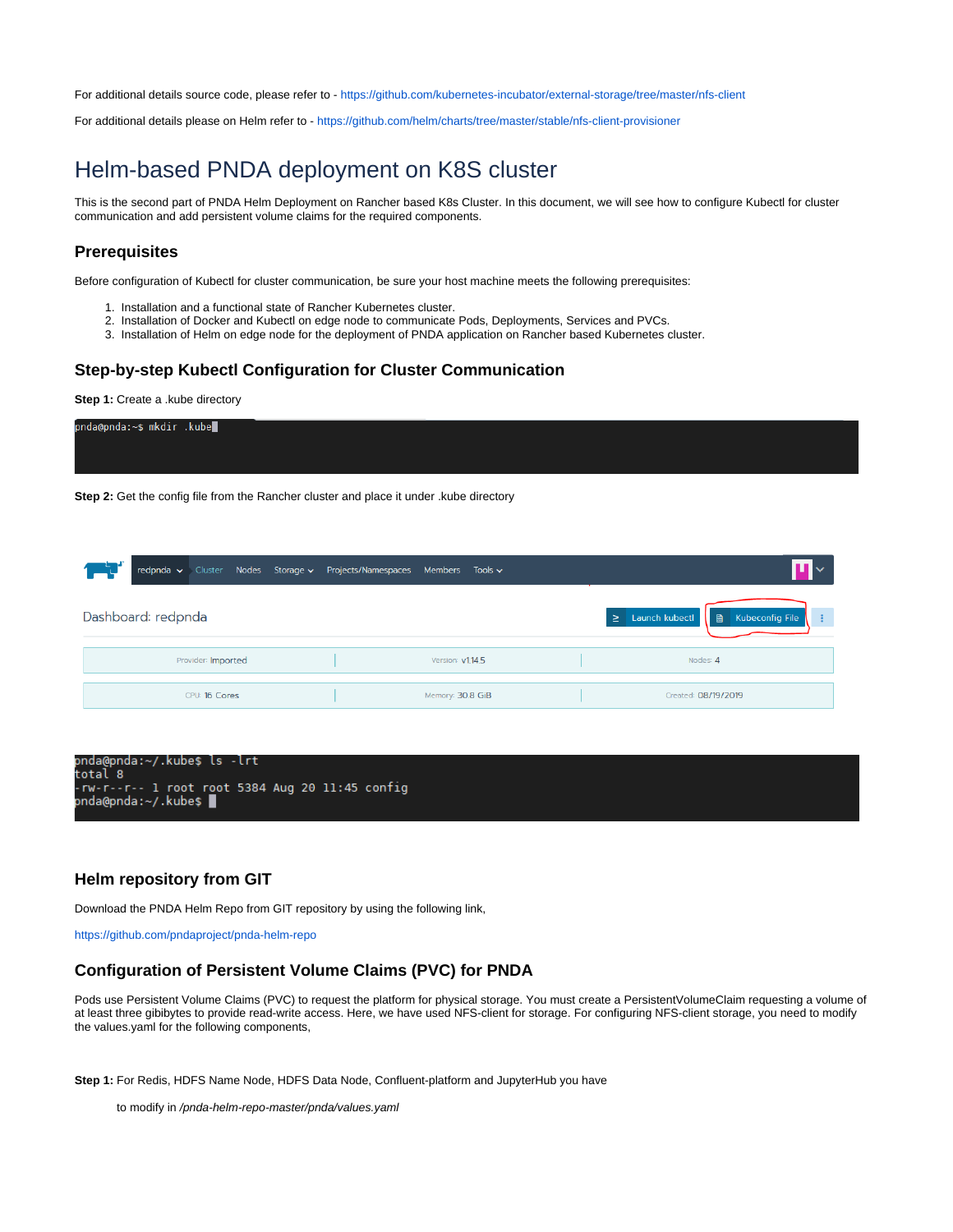**Redis**

```
redis:
 enabled: true
 usePassword: false
 master:
   persistence:
     enabled: true
     storageClass: nfs-client
     size: 3Gi
 slave:
   persistence:
     enabled: true
     storageClass: nfs-client
     size: 3Gi
```
#### **HDFS**

```
hdfs:
  enabled: true
  # The base hadoop image to use for all components.
 image:
   repository: gradiant/hadoop-base
   tag: 2.7pullPolicy: IfNotPresent
  conf:
   hdfsSite:
      dfs.replication: 1
  nameNode:
   pdbMinAvailable: 1
  dataNode:
   replicas: 1
   pdbMinAvailable: 1
  persistence:
   nameNode:
      enabled: true
      storageClass: nfs-client
      accessMode: ReadWriteOnce
      size: 4Gi
   dataNode:
      enabled: true
      storageClass: nfs-client
      accessMode: ReadWriteOnce
      size: 4Gi
  ingress:
   nameNode:
      enabled: true
```
#### **Confluent-platform**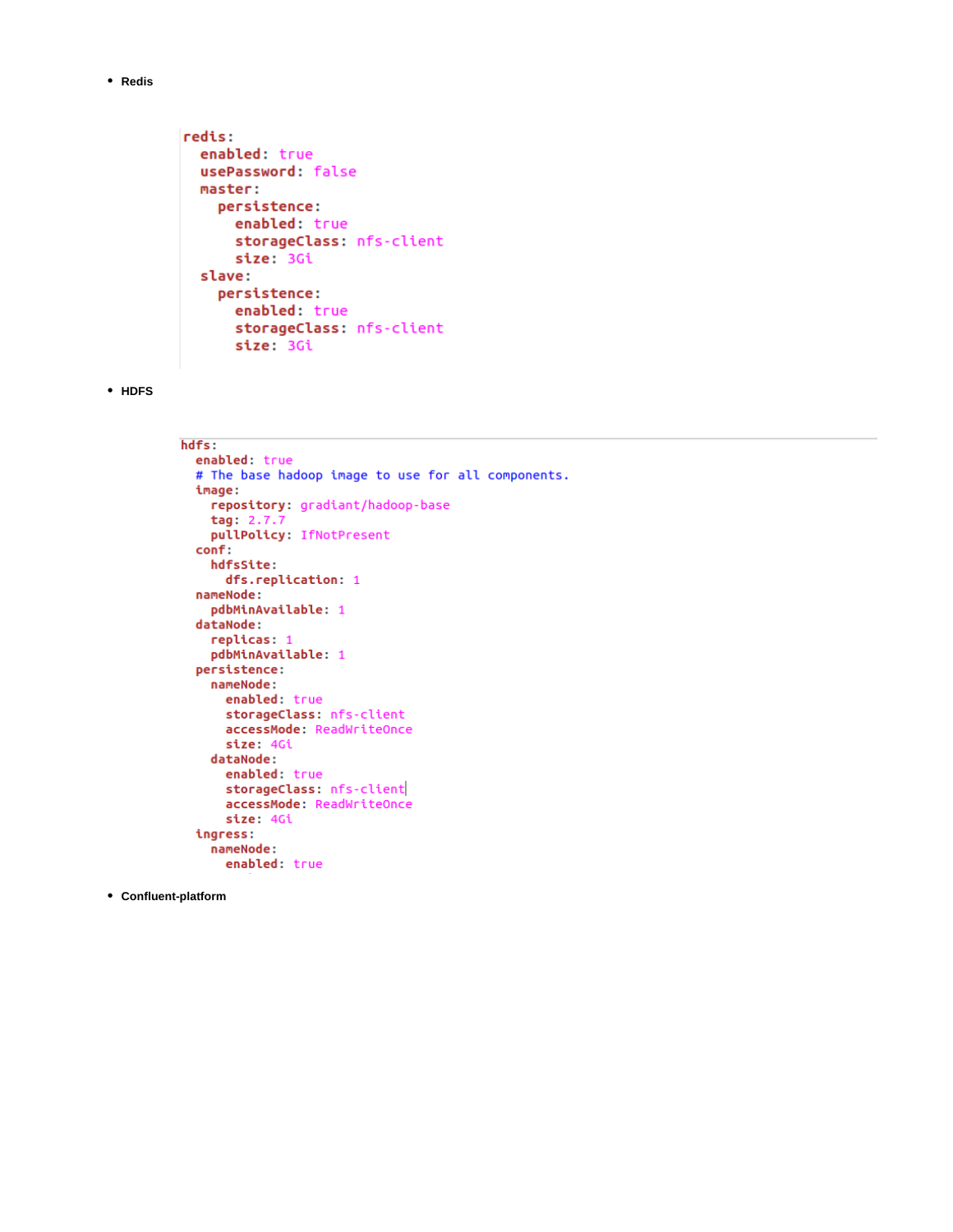```
confluent-platform:
  cp-zookeeper:
    servers: 1
    persistence:
      enabled: true
      storageClass: nfs-client
      dataDirSize: 5Gi
      dataDirStorageClass: nfs-client
      dataLogDirSize: 5Gi
      dataLogDirStorageClass: nfs-client
  cp-kafka:
    image: confluentinc/cp-kafka
    imageTag: 5.0.1
    brokers: 1
    configurationOverrides:
      offsets.topic.replication.factor: "1"
      default.replication.factor: "1"
    persistence:
      enabled: true
      storageClass: nfs-client
      disksPerBroker: 1
      size: 5Gi
```
#### **JupyterHub**

```
jupyterhub:
  enabled: true
  hub:
    uid: 0fsGid: 0
    image:
      name: pnda/k8s-hub
      tag: '0.8.2'
    db:
      pvc:
         storageClassName: nfs-client
         storage: 3Gi
    extraConfig:
      00-custom-singleuser-hostname: |
          c.Kubespawner. extra_pod\_config = {"hostname": "jupyter-{username}",<br>"subdomain": "hub-subdomain"
          ٦
  auth:
    type: dummy
    dummy:
```
**Step 2:** For Package repository, have to modify values.yaml under /pnda-helm-repo-master/pnda/package-repository/values.yaml folder

#### **Package repository**

Pnda/package-repository/values.yaml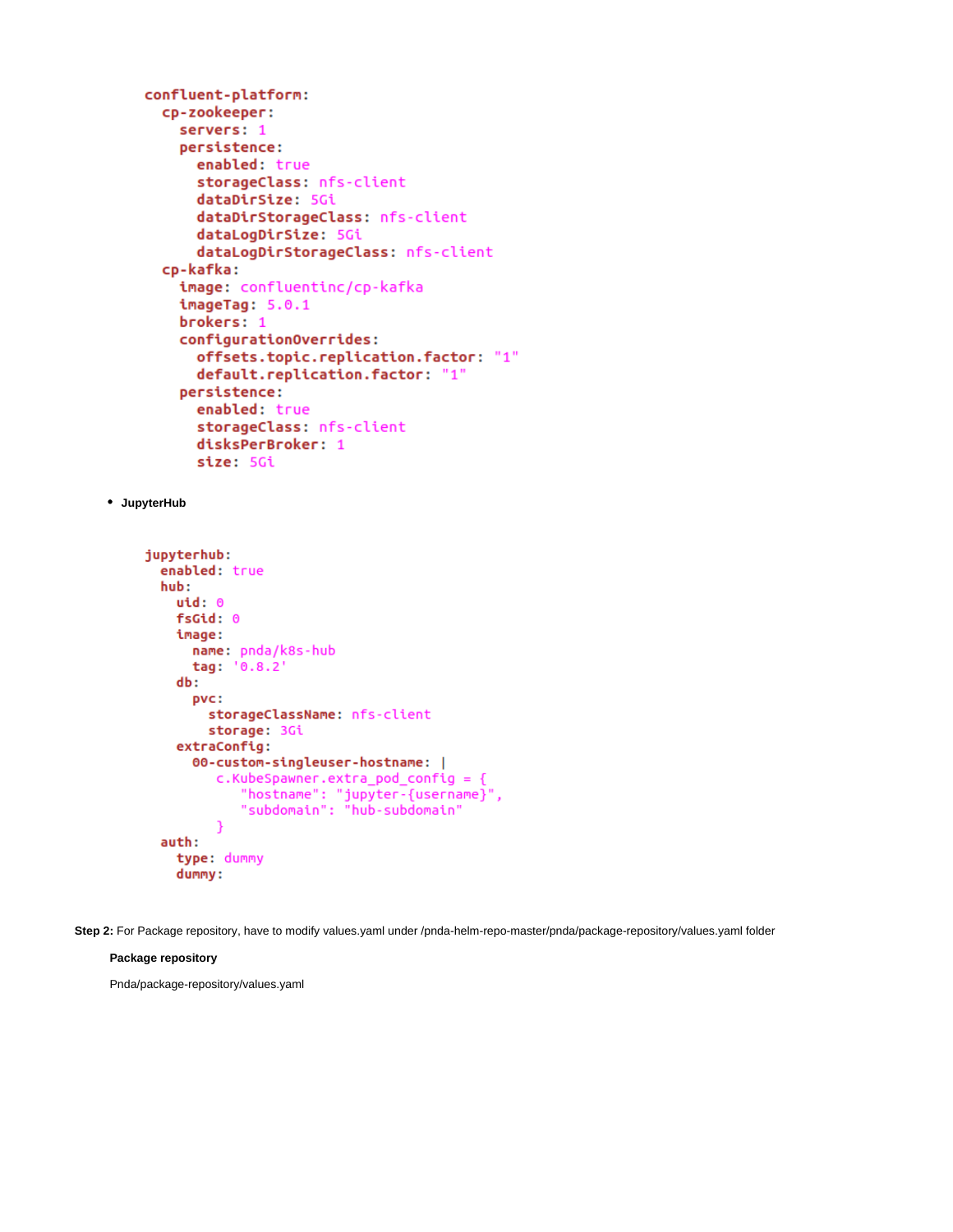```
image:
 repository: sgopired/packrep
 tag: pr
 pullPolicy: IfNotPresent
service:
 type: ClusterIP
 port: 8888
conf:
 logLevel: INFO
resources:
 requests:
   memory: "128Mi"
   cpu: "10m"
 limits:
   memory: "1024Mi"
   cpu: "1000m"
persistence:
 enabled: true
 storageClass: nfs-client
 accessMode: ReadWriteOnce
 size: 5Gi
```
## **PNDA Deployment Steps**

Please check the following link for PNDA deployment steps,

<https://github.com/pndaproject/pnda-helm-repo>

After successful PNDA deployment, you can see workloads, services and volumes under the namespace which you specify in Rancher UI, as shown below:

| redpnda<br><b>Default</b> | Workloads<br>Members Tools $\sim$<br>Apps<br>Resources $\vee$<br>Namespaces |                                                                                                             |                       |
|---------------------------|-----------------------------------------------------------------------------|-------------------------------------------------------------------------------------------------------------|-----------------------|
| Workloads                 | Load Balancing Service Discovery Volumes Pipelines                          | Θ                                                                                                           | Import YAML<br>Deploy |
| Redeploy の                | Download YAML 也<br>Pause Orchestration<br>Delete 宜                          | Search                                                                                                      |                       |
| State $\diamond$          | Name $\hat{\mathbf{C}}$                                                     | Image $\Diamond$                                                                                            | Scale $\diamond$      |
| Namespace: default        |                                                                             |                                                                                                             |                       |
| Active                    | lumpy-qnat-nfs-client-provisioner                                           | quay.io/external_storage/nfs-client-provisioner:v3.1.0-k8s1.11<br>1 Pod / Created a month ago               |                       |
| Succeeded                 | spark-pi-1566481674623-driver                                               | gradiant/spark:2.4.0<br>10.42.3.60 / 10.20.14.123 / Created a month ago / Restarts 0                        | Pod                   |
| Succeeded                 | wordcount-1567072117775-driver                                              | sreenigopi/spark:wc1<br>10.42.3.78 / 10.20.14.123 / Created a month ago / Restarts 0                        | $\pm$<br>Pod          |
|                           |                                                                             |                                                                                                             |                       |
| Namespace: doncan         |                                                                             |                                                                                                             |                       |
| Active                    | hub &                                                                       | pnda/k8s-hub:0.8.2<br>1 Pod / Created a few seconds ago                                                     |                       |
| Active                    | pnda-console-backend-data-logger &                                          | pnda/console-backend-data-logger:release5.0<br>1 Pod / Created a few seconds ago                            |                       |
| Active                    | pnda-console-backend-data-manager &                                         | pnda/console-backend-data-manager:release5.0<br>1 Pod / Created a few seconds ago                           |                       |
| Active                    | pnda-console-frontend &<br>80/http                                          | pnda/console-frontend:release5.0<br>1 Pod / Created a few seconds ago                                       |                       |
| Active                    | pnda-cp-kafka a                                                             | solsson/kafka-prometheus-jmx-exporter@sha256:6f82e2b0464f50da8104acd73<br>1 Pod / Created a few seconds ago |                       |